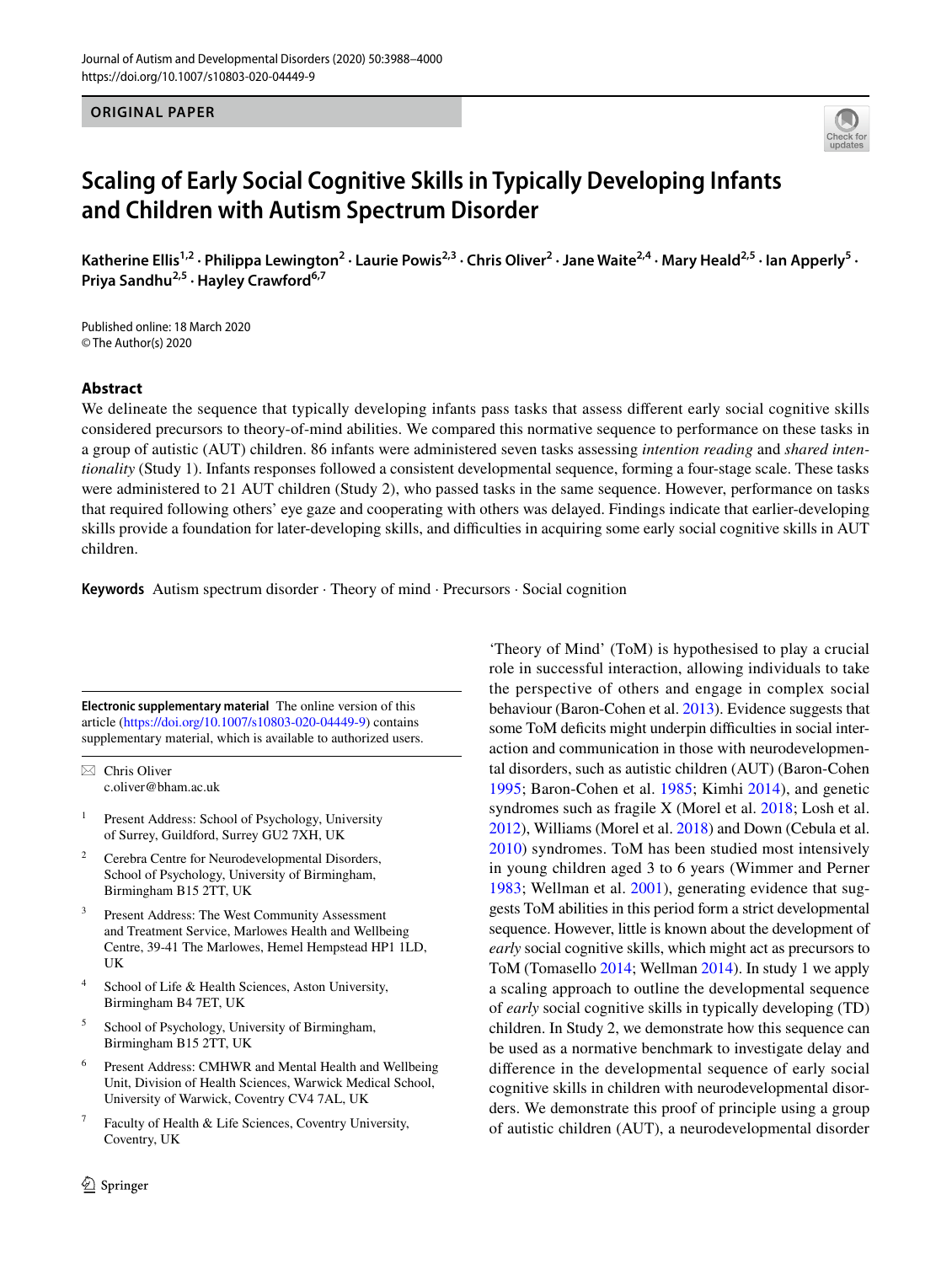that is familiar to clinical and research communities, with a defned profle of social interaction skills and behaviours that are core to diagnosis (American Psychiatric Association [2013;](#page-10-0) World Health Organization [2018\)](#page-12-4) and whom show difficulties in later developing social cognitive abilities (i.e. ToM; Baron-Cohen [1995](#page-11-1); Baron-Cohen et al. [1985;](#page-11-2) Kimhi [2014](#page-11-3)) (Study 2).

It is well-established that some ToM tests (e.g. understanding of other's beliefs, desires, intentions etc.) are easier than others: for example, on average, children successfully judge what others do or don't know before they make successful judgements about others' false beliefs (Wimmer and Perner [1983\)](#page-12-0). However, such group-level patterns do not entail that individual children will reliably pass tasks in the same order. When there are good theoretical grounds for supposing that abilities in a particular domain may be developmentally related, scaling analysis makes it possible to test whether tasks in that domain are indeed passed in a stringent cumulative sequence (Guttman [1944/](#page-11-7)1950; Guttman and Greenbaum [1998\)](#page-11-8). Wellman and Liu ([2004\)](#page-12-5) used statistical scaling to assess whether fve ToM tasks passed in a reliable order within individuals aged 2 to 7 years. The outcome was reliable scaling whereby children tended to pass all tasks up to a certain point, and then failed all subsequent tasks. Wellman and Liu concluded that the cumulative structure indicated that early skills may be required for later skills to develop through a process of modifcation, in which early understanding broadens throughout development to encompass later understanding, or mediation, in which earlier abilities scafold the development of later abilities (Wellman [2014;](#page-12-3) Wellman and Liu [2004](#page-12-5); Tomasello [2014;](#page-12-2) Perner [1991](#page-11-9); Flavell [1972\)](#page-11-10).

As well as being theoretically informative, scaling tasks provides a normative benchmark and a robust tool to investigate social cognitive development in neurodevelopmental disorders. When the same set of tasks were applied to AUT children, results revealed both a delay in understanding a range of mental state constructs *and* a diferent scalable pattern of skill acquisition (Peterson et al. [2005\)](#page-11-11). AUT children passed a task assessing their understanding of *hidden emotion* prior to passing *false belief* tasks, whilst the opposite pattern was revealed in TD children. This suggests that AUT children use diferent strategies in their acquisition of particular ToM skills compared to TD children (Peterson et al. [2005\)](#page-11-11). These fndings highlight the utility of applying scaled tasks of social cognitive skills in those with neurodevelopmental disorders by (1) identifying diferences as well as delay in their social cognitive development, (2) identifying abilities that they *do* have the capacity to understand as well as those that they do not and (3) helping refne hypotheses for future research as to why social cognitive development is disrupted in AUT children.

However, whilst the earliest mentalising ability that the scale can assess typically emerges from around 2 years (Repacholi and Gopnik [1997\)](#page-12-6), much evidence suggests that social cognition and perhaps even the foundations of ToM lie significantly earlier in development (Tomasello et al. [2005](#page-12-7); Rakoczy et al. [2005\)](#page-11-12). In addition, many children with neurodevelopmental disorders do not have the intellectual ability to engage in many of these tasks. Tomasello et al. (see e.g. Tomasello [2014](#page-12-2); Wellman [2014](#page-12-3) for recent overviews) have argued that an understanding of others' *intentions* is a precursor to later-developing, more complex ToM constructs such as understanding others' *belief*. This body of literature indicates that, similar to ToM understanding assessed in Wellman and Liu's scale, distinct types of intention understanding emerge at diferent ages. For example, from as young as 14-months infants demonstrate understanding and motivation to assist others with their unachieved goals (Warneken and Tomasello [2006](#page-12-8); Surin and Franchin [2017](#page-12-9); Torréns and Kätner [2017;](#page-12-10) Rheingeld [1982;](#page-12-11) Schuhmacker et al. [2017](#page-12-12); Dunfeld et al. [2011\)](#page-11-13), by 18-months infants can make inferences about the communicative intentions behind communicative cues and distinguish these from unintentional cues (Behne et al. [2005;](#page-11-14) Schulze and Tomasello [2015](#page-12-13); Liebal et al. [2009\)](#page-11-15) and by 24-months infants coordinate and cooperate with others in problem-solving activities, and thus are considered to have developed a 'shared intentionality'. Finally, from 24 months' infants further develop their shared intentionality to achieve mutual goals that are inherently social (i.e. to carry out a task for mutual enjoyment), as opposed to a simple mutual desire to obtain a tangible object (as in a problem-solving task) (Warneken et al. [2006](#page-12-14); Ashley and Tomasello [1998;](#page-11-16) Brownell and Carriger [1990](#page-11-17); Fletcher et al. [2012\)](#page-11-18).

Similar to the ToM concepts studied by Wellman and Liu, these early social cognitive abilities are considered to not vary just in difficulty for infants. Instead, the abilities assessed by easier tasks (e.g., assessing basic intentions behind other's goal directed actions) are hypothesized to be the foundations for developing a shared intentionality and cooperation skills that emerge later in development. To develop a 'shared intentionality', an individual must frst acquire earlier developing understanding of goals behind a range of intentional actions, as well as a species unique motivation to share and represent these psychological states with another, in order to reciprocally and appropriately respond within a given scenario to achieve a joint goal (Tomasello et al. [2005](#page-12-7); Rakoczy et al. [2005](#page-11-12); Call and Tomasello [2008](#page-11-19)). This theoretical framework suggests that infant's performance on these tasks may be appropriate for assessment with a cumulative scale.

To date there is no battery of tasks that assesses the developmental progression of children's understanding of *intention* and *shared intentionality.* Whilst there are common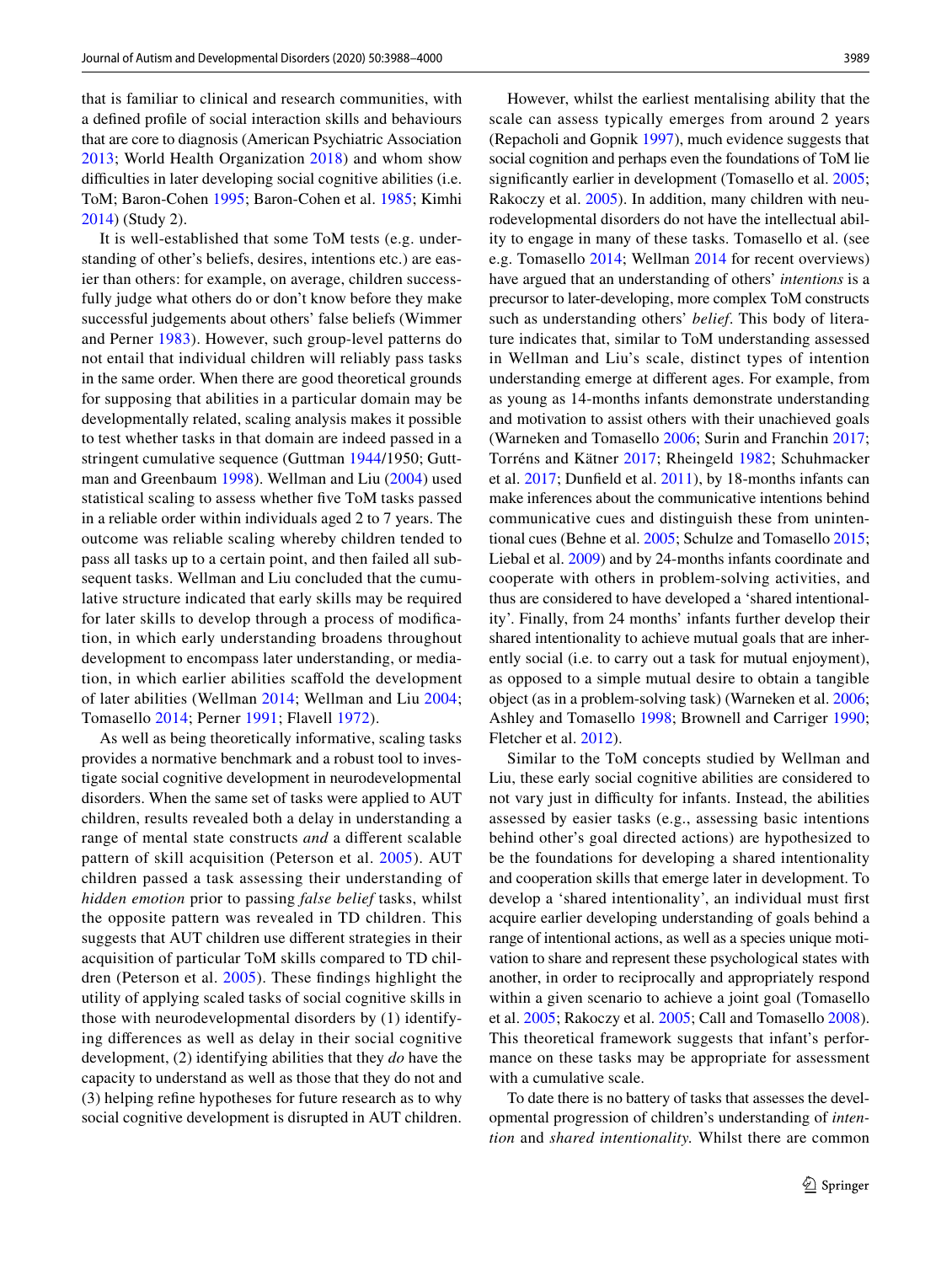measures that assess very early social-communicative skills, such as *The Early Social Communication Scale* (Mundy et al. [2003](#page-11-20)/2013; Seibert et al. [1982\)](#page-12-15), these scales do not address the development of children's understanding of other people's minds specifcally. Thus, it is not clear whether early social cognitive skills are acquired in a consistent developmental sequence across individuals, as observed in the more advanced ToM skills assessed by Wellman and Liu's [\(2004\)](#page-12-5) ToM Scale. Despite the value of Wellman and Liu's ([2004\)](#page-12-5) scale, the processing demands of the individual tasks limit their ability to identify and investigate ToM abilities in younger children and children with intellectual disability. A battery of tasks assessing early social cognition would therefore complement and expand the ToM scale produced by Wellman and Liu ([2004\)](#page-12-5), ofering opportunities to investigate diference as well as delay in neurodevelopmental disorders associated with intellectual disability whom have difficulties in social cognition and social interaction.

Study 1 reports the development of a battery of tasks to explore the developmental sequence that TD infants acquire early social cognition skills'. Study 2 is a proof of principle study to demonstrate how this battery can be applied to children with neurodevelopmental disorders, using a group of AUT children as an example. Detailing the developmental sequence of early social cognitive skills in these two groups has implications for understanding the mechanisms through which these skills are acquired; the same developmental sequence in both populations would lend weight to an argument that earlier-developing skills form the foundation for skills that are acquired later, whilst diferent patterns of development might suggest that these skills can develop independently. Furthermore, investigating early social cognitive development in AUT has important clinical implications, potentially highlighting potential areas of strength or difficulty to guide assessment, intervention and future research.

# **Study 1**

In study 1, we hypothesise that infants' patterns of passes and fails on tasks taken from the current literature that assess diferent types of intentionality understanding will conform to a cumulative scale in an order of difficulty that corresponds to age approximations reported in previous literature. Specifcally, we hypothesise that infants will help others obtain an out-of-reach object (observed in 14-month olds; Warneken and Tomasello [2007](#page-12-16)) and understand which object another person wants based on that person's previous experience with an object that the person and infant were previously jointly engaged in (14-months; Moll and Tomasello [2007\)](#page-11-21), before understanding another person's implicit intentions (18-months; Bellagamba and Tomasello's [1999\)](#page-11-22) and another's communicative intention behind a pointing gesture directing the child to the location of a hidden toy (Behne et al. [2005\)](#page-11-14). These abilities will develop prior to understanding the communicative intention of another's gaze also used to direct the child's attention to a hidden toy (24 months; Behne et al. [2005\)](#page-11-14) and demonstrating a shared intentionality to coordinate with a partner in a problemsolving task (24 months). Finally, infants will be able to coordinate with another during a social game (Warneken et al. [2006](#page-12-14)). These fndings would provide stronger evidence that the social cognitive abilities assessed by these tasks may be developmentally related to one another, and that skills that develop early (e.g. basic intention reading) may form the foundations for those that develop later (e.g. cooperating with others) through a process of moderation or mediation (Hughes [2011](#page-11-23); Tomasello et al. [2005;](#page-12-7) Rakoczy et al. [2005](#page-11-12); Call and Tomasello [2008](#page-11-19)). They would also provide a normative benchmark of the typical sequence in which these very early developing abilities develop.

#### **Method**

### **Participants**

Participants were recruited from 13 nursery schools. Only children reported by school staff to have no developmental conditions were recruited. 98 infants were initially recruited; however, 12 infants were not tested due to an inability to settle with the experimenters. The fnal sample therefore consisted of 86 infants ( $M_{\text{age}}$ =22 months, range 14–34 months; 46 male).

#### **Tests of Early Social Cognition**

Individual tests assessing early social cognition were selected from a well-established program of work led by Tomasello et al. (see e.g. Tomasello [2014](#page-12-2); Wellman [2014](#page-12-3) for recent overviews). Tests were chosen to assess diferent forms of explicit social cognition, hypothesised to range in difficulty across ages 1 to 3 years. In addition, to ensure practicality of administration, the tests selected required no more than two experimenters and used simple materials that could be easily constructed and transported to test sites. The selected tasks are described below (see Online Resource 1 for full administration and scoring instructions).

The *Helping* test was based on tasks developed by Warneken and Tomasello ([2006](#page-12-8), [2007](#page-12-16)). The *Helping* test contained two experimental trials, in which participants observed an experimenter make an unsuccessful attempt to reach for an object (e.g. a pen 'accidentally' dropped on to the floor). To pass the task, the infant was required to pass the reached-for object to the experimenter in one of the two experimental trials. Warneken and Tomasello ([2006,](#page-12-8) [2007\)](#page-12-16)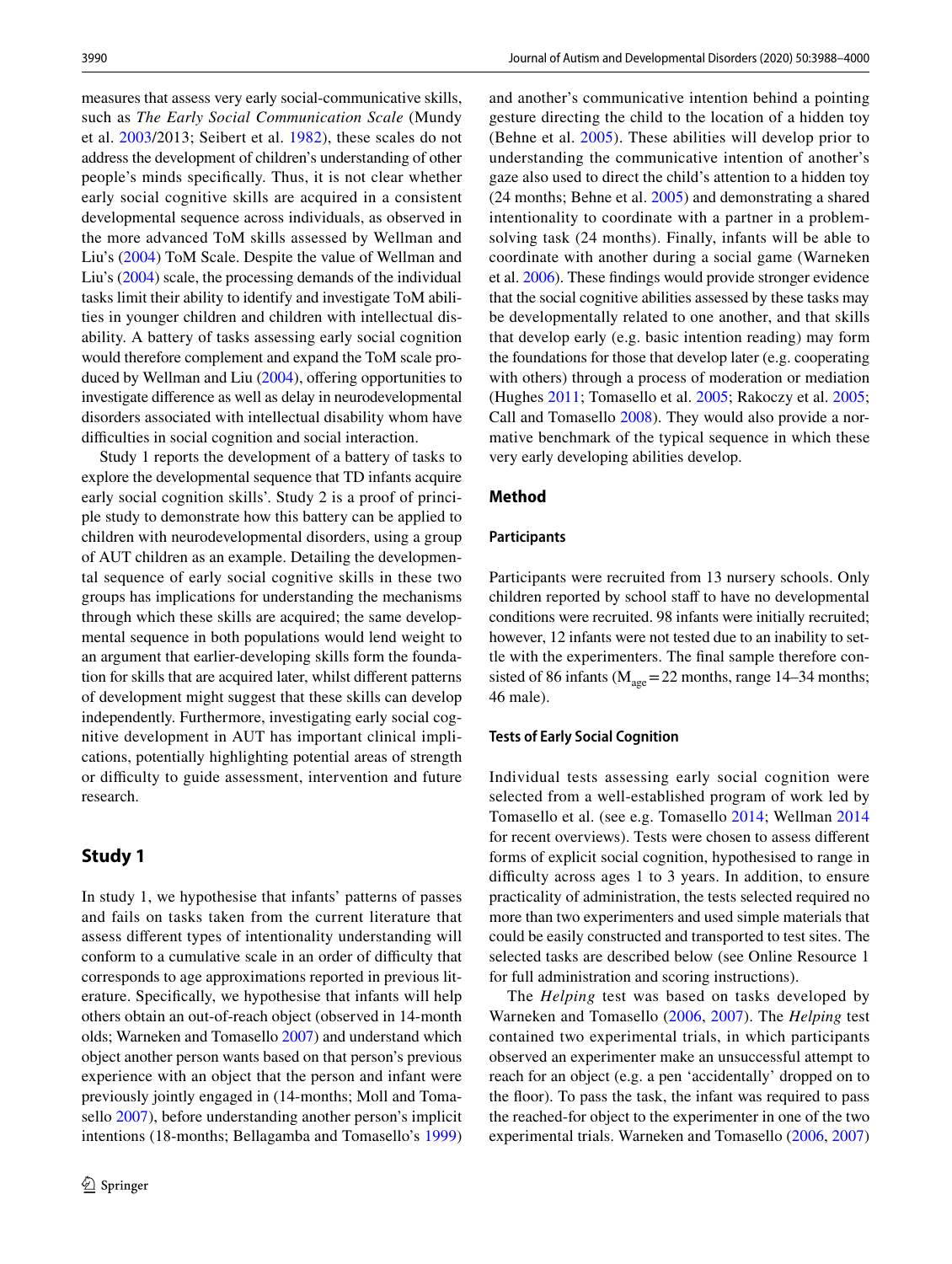demonstrated that children typically demonstrate such helping behaviour by 14 months. Corresponding control trials were also administered to ensure that children were correctly interpreting the experimenter's intention to access the object in the experimental trials. In these control trials the experimenter's behaviour was matched to that observed in the experimental trials but 'helping' behaviour was not required (e.g. the experimenter deliberately threw a pen on to the foor and made no attempt to reach for it).

The *Seeing-is knowing* task was based on the 'joint attention' condition used by Moll and Tomasello ([2007\)](#page-11-21), which assessed whether the infant could understand what another knows based on their previous experiences. Infants took part in two experimental trials, which used the same experimental procedure but diferent toys. In each trial Experimenter 1 and the infant played with a toy together for 60 s. Experimenter 2 then removed the object and placed it on a tray. This procedure was repeated with a second toy, following which Experimenter 1 announced they were leaving and left the room. Experimenter 2 and the child then played with a third (target) toy, before placing this on the tray with the previous two toys. Experimenter 1 returned to the room and exclaimed "Oh look, look at that! Wow! Look at that!", pointing towards the tray. Experimenter 2 held the tray towards the infant and Experimenter 1 added "Wow… can you pass it to me?" with an outstretched hand. In order to pass the task, infants were required to give the experimenter the target toy in both experimental trials. Infants were expected to pass this task by 14 months of age (Moll and Tomasello [2007](#page-11-21)).

The *Re-enactment of Intended Acts* task was based on Bellagamba and Tomasello's [\(1999](#page-11-22)) demonstrate intention' conditions, which assessed the social cognitive ability to infer another's intentions from their goal-oriented (but unsuccessful) action. The task consisted of three experimental trials. In each trial, the experimenter made three 'unsuccessful' attempts to perform a target act using a pair of objects. For each trial, after observing the examiner's failed attempts, the child was given the pair of objects accompanied by the words "Oh look what I have here", "What's this?" or "Now it's your turn". Participants were required to successfully reproduce two of the three target acts in order to pass the task. Infants typically pass this task by 18 months of age (Bellagamba and Tomasello [1999](#page-11-22)).

The *Understanding Others Communicative Cues* tasks (*Communication*, Behne et al. [2005](#page-11-14)) assessed whether an infant could understand the use of pointing (*Communication: Point)* and eye gaze *(Communication: Gaze)* to direct the infant's attention to a referent object. In both the *Communication: Point* and *Communication: Gaze* tasks, Experimenter 1 showed the child a toy, before saying "Now I'll hide it" and placing it in one of two boxes concealed behind a movable screen. Experimenter 2 indicated to the child that she was watching Experimenter 1 hide the toy by alternating her gaze between the child and the boxes and saying "I can see". Once the toy was hidden, the screen was removed. Whilst Experimenter 1 was turned away, Experimenter 2 provided a communicative cue (Point: extending index fnger toward the correct box; Gaze: gazing between the correct box and back to the infant) to indicate the location of the toy, along with raised eyebrows to express intent. Two experimental trials were administered for each communicative cue, and participants were required to correctly identify the location of the toy in both experimental trials in order to pass the task. TD infants have been shown to pass the *Communication: Point* and *Communication: Gaze* tasks by 18 months and 24 months respectively (Behne et al. [2005](#page-11-14)). Corresponding control trials were designed to ensure that correct responses were not due to low-level attentional cues. In these control trials, after removing the screen, Experimenter 1 gave one of two non-communicative cues. This was either a 'distracted point' (hand held out with an extended index fnger but looking down with an expression indicating preoccupation with something on the hand), or a 'control gaze' (gazing at the box with an absent minded facial expression). Participants were administered two control trials for each communicative cue (Point and Gaze). Whilst it could be argued that the critical diference between the experimental and control trials lay only in the number of cues available for interpretation, we followed the well-established ways that these tasks have been used and interpreted in the current literature by assuming that the crucial diference was in the way the cues had to be interpreted; only in the experimental conditions do children infer that the communicative act was intentional and relevant to the current context (Behne et al. [2005](#page-11-14); Schulze and Tomasello [2015;](#page-12-13) Liebal et al. [2009\)](#page-11-15).

The *Cooperation* tasks from Warneken et al. [\(2006](#page-12-14)) were used to assess whether infants could develop shared intentionality to achieve a joint goal with another individual. In the *Cooperation* tasks participants were required to: (a) cooperate with an adult in pursuit of a shared goal, and (b) evidence an attempt to re-engage their partner when the adult interrupted this joint activity. Experimenter 1 and 2 initially carried out a demonstration of the task. For *Cooperation: Tubes*, each individual pulled a handle at either end of two overlapping tubes in the opposite direction (i.e. pulling away from one another), in order to release a toy contained within the inner tube. In the *Cooperation: Trampoline* task, two individuals were required to work jointly in order to bounce an object on a hand-held trampoline. For each task the demonstration was followed by four trials. In Trial 1 and Trial 2, the child was required to engage jointly with Examiner 1 as observed. In Trial 3 and Trial 4, however, after beginning the activity, Experimenter 1 then ceased performing their role, letting go of the object and looking down with their hands on the foor. Experimenter 1 held this position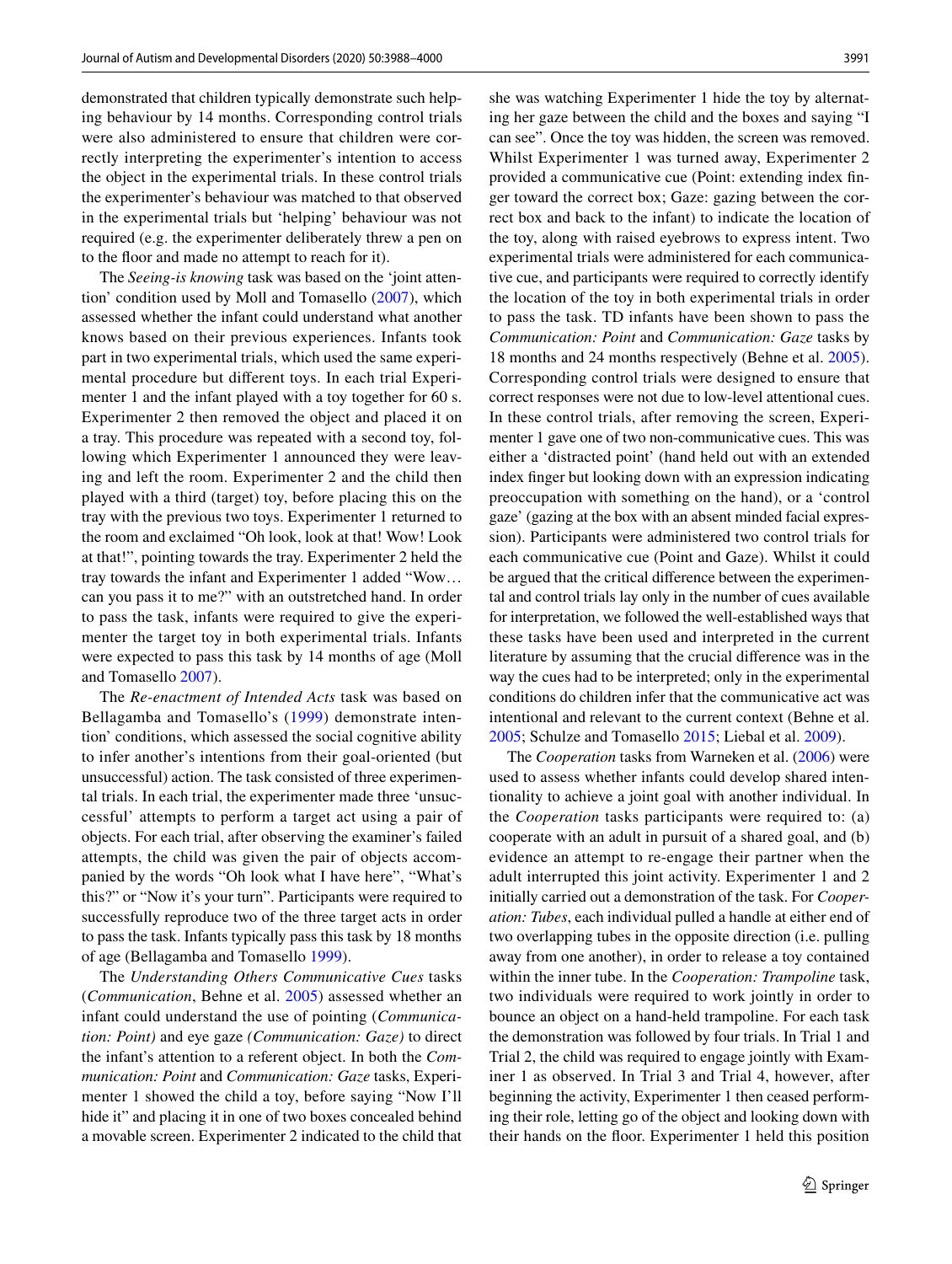for 15 s, after which they resumed their role as before. During this 'interruption' period, the child's actions were coded by Experimenter 2 for attempts to re-engage Experimenter 1 in the task. A score of 0–3 was given to indicate diferent levels of coordination (*Tubes* task) or engagement (*Trampoline* task). In order to pass the task children were required to score a median of three for Coordination/Engagement, and to display at least one attempt at re-engagement during the interruption period (see Online Resource 1 for coding schema). Infants aged 24 months and older have been shown to achieve success on the *Cooperation* tasks (Warneken et al. [2006](#page-12-14)).

#### **Procedure**

Infants were tested in a quiet room in their nursery. Experimenters played with each infant for 10–15 min prior to assessment to ensure that infants felt comfortable. Tasks were administered in one of four orders, each beginning with two tasks deemed engaging (namely *Seeing-is-knowing* and the *Cooperation* tasks) to encourage infant participation and avoid early frustration. Pearson chi square tests showed no signifcant associations between task order and performance on any of the individual tasks (all  $p > .17$ ). Tasks were administered over two separate test sessions to avoid fatigue.

## **Results**

#### **Preliminary Analyses**

Preliminary analyses of the *Helping*, *Communication: Point* and *Communication: Gaze* control trials were conducted to ensure that successful performance refected an understanding of *intention,* rather than a response to low-level attentional cues (see Online Resource 2). Analysis of children's performance during *Helping* control trials indicated that helping behaviour occurred when children understood the

adult's intention to access the object and were motivated to 'help' the adult. Similarly, analyses showed that noncommunicative control cues in the *Communication: Point and Communication: Gaze* tasks were not sufficient to direct participants' attention to the location of the toy, and therefore that successful task completion occurred when children understood the *intention* behind the examiner's communicative cue during the experimental trials.

#### **Task Performance**

The pass rate for each task corresponded with previous literature with the exception of Seeing-is-knowing, which was expected to be similar in difficulty but in fact appeared substantially harder, with only 31 children (36% of the sample) passing the task. Therefore, the task was removed from the fnal scale. Table [1](#page-4-0) shows the pass rates for the remaining tasks. McNemar's tests, applying Yate's correction for continuity, were used to compare performance between adjacent tasks (ranked by pass rate). Results showed that signifcantly more infants passed the *Helping* task than the *Communication: Point* task; the *Communication: Point* and *Re-enactment of Intended Acts* tasks were passed by signifcantly more infants than the *Communication: Gaze* task; and the *Gaze, Cooperation: Tubes* and *Seeing-is-knowing* tasks were signifcantly easier than the *Cooperation: Trampoline* task. No signifcant diferences were found between performance on the *Communication: Point* and *Re-enactment of Intended Acts* tasks, between the *Communication: Gaze* and *Cooperation: Tubes* tasks, or between the *Cooperation: Tubes* and *Seeing-is-knowing* tasks.

The order of task difficulty (according to percentage pass rate) corresponded with the expected developmental progression based on previous literature, with the exception of the *Seeing-is-knowing* task. The *Seeing-is-knowing* task was expected to be of similar difficulty to the *Helping* task, however, in the current sample the *Seeing-is-knowing* task was significantly more difficult than four other tasks. It is

<span id="page-4-0"></span>**Table 1** The percentage of infants that passed each task in the battery (excluding Seeing-is-Knowing) and the pairwise comparison results between tasks in ascending order

| Task                    | Pass rate $(\%)$ | Number of<br>passes | Number of<br>fails | Pairwise comparisons       | Significance level following<br>bonferonni-holm corrections |
|-------------------------|------------------|---------------------|--------------------|----------------------------|-------------------------------------------------------------|
| Helping                 | 88               | 76                  | 10                 | $p \leq .001**$            | $-.001$                                                     |
| Communication: Point    | 67               | 58                  | 28                 |                            |                                                             |
| REI                     | 63               | 54                  | 32                 | $p = .575$<br>$p = .005**$ | .025                                                        |
| Communication: Gaze     | 43               | 37                  | 49                 | $p = .473$                 |                                                             |
| Cooperation: Tubes      | 37               | 32                  | 54                 | $p = .011*$                | .044                                                        |
| Cooperation: Trampoline | 28               | 19                  | 67                 |                            |                                                             |

\*Indicates *p* ≤ .05

\*\*Indicates *p* ≤ .01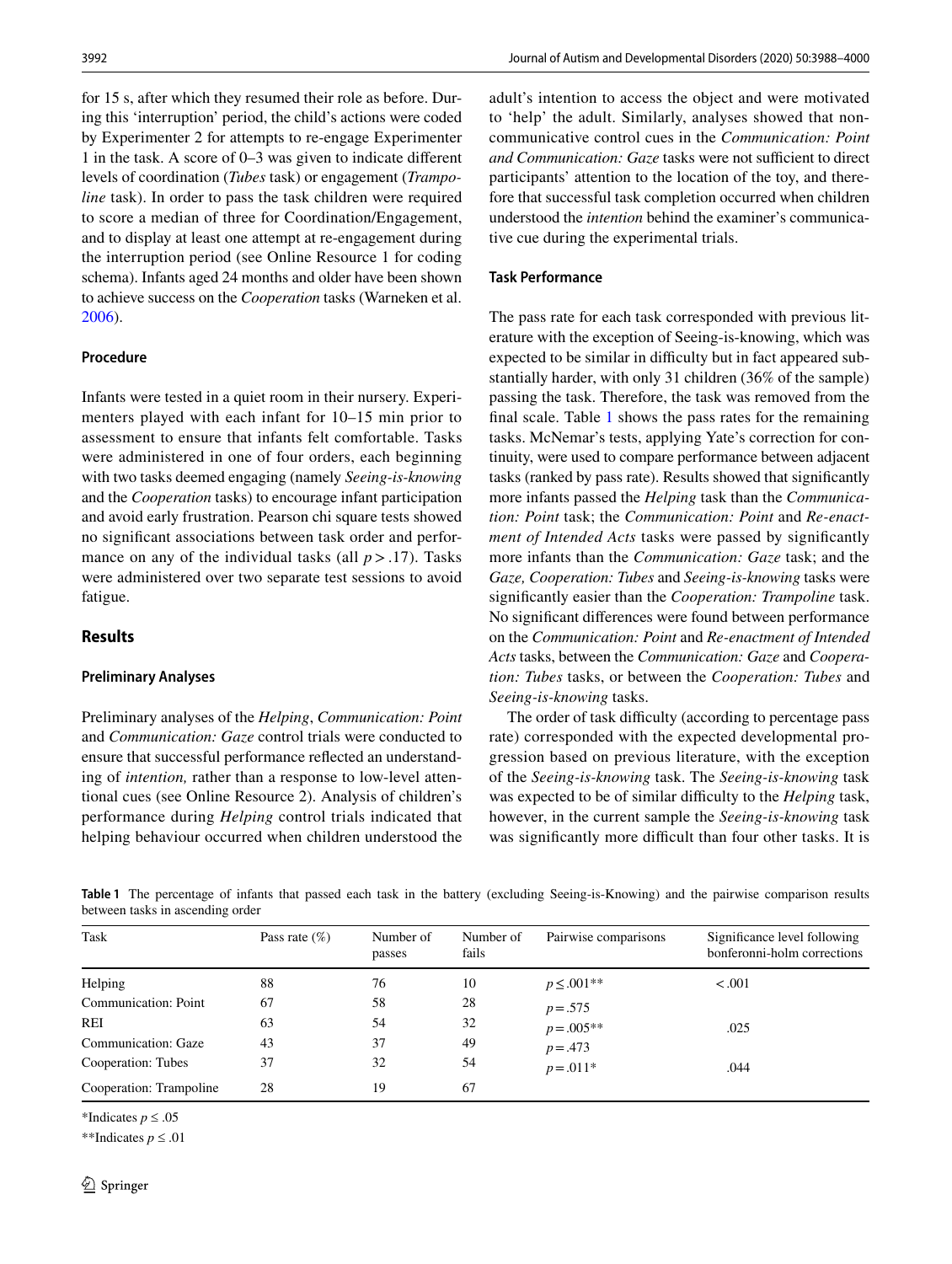possible that this discrepancy was a function of the modifcations made to the toys used in the *Seeing-is-knowing* task, which were chosen to be more appealing to infants than those used in the original studies. Observation during testing indicated that many infants had a strong preference for particular toys, which they subsequently selected when the experimenter requested an item. Given the discrepancy between the current results and the previous literature, and the lack of clarity regarding this discord, the *Seeing-is-knowing* task was removed from subsequent scaling analyses.

#### **Guttman Scaling Analyses**

The above analyses indicate a sequential task progression at a group level, but do not identify whether participants passed these tasks in reliable sequence on an individual level. Guttman scaling analyses were used to determine whether these tasks formed a reliable 'scale', such that success on more 'difficult' tasks is achieved only by children who have also passed the preceding 'easier' tasks. In determining whether tasks are scalable, scalogram analyses take two factors into account. The first, the co-efficient of reproducibility, assesses the extent to which the sequence of task passes/ fails diverges from a 'perfect' scale (i.e. in a perfect scale, after failing one task a child would fail all subsequent tasks). According to Green's [\(1956\)](#page-11-24) method, a co-efficient of reproducibility≥.90 indicates a reproducible scale. The second, the index of consistency, assesses whether the co-efficient of reproducibility is above what could be expected by chance. Green suggests an index of consistency  $\geq$  .50.

To account for tasks of similar difficulty (i.e. tasks for which the pass rate was not signifcantly diferent), a pass was assigned if the infant passed *either* of the two tasks (i.e. if they passed *Commuication: Point* OR *Re-enactment of Intended acts;* or if they passed *Communication: Gaze* OR *Cooperation: Tubes*). This produced a four-stage scale (see Fig. [1](#page-5-0)).

For this four-stage scale, 88% of participants demonstrated a pattern of performance corresponding to the scale exactly (see Table [2](#page-6-0)). The co-efficient of reproducibility was 0.96, with an index of consistency of .5, indicating a reliable scale.

## **Summary**

Study 1 used tasks designed to assess an understanding of *intention* and *shared intentionality* to explore the acquisition of early social cognition in infants. These tasks were chosen as they assess skills that have been hypothesised to show cumulative development, and to provide foundations for later-emerging social abilities (Tomasello et al. [2005](#page-12-7); Rakoczy et al. [2005](#page-11-12)). Six of the seven tasks selected showed



<span id="page-5-0"></span>**Fig. 1** Four-stage scale of early social cognitive skills

levels of performance consistent with previous reports in the literature. Analysis of a four-stage sequence accounting for tasks of similar difficulty showed that infants passed these tasks in a reliable and scalable fashion, thus forming an Early Social Cognition Scale (*ESCogS*).

# **Study 2**

The aim of Study 2 was an exploratory study to demonstrate proof of principle of how the *ESCogS* can be used as a normative benchmark to investigate whether AUT children show a typical or atypical sequence of development on this task. An important feature of using a scale in this way is that no matched control group is necessary because conclusions are based upon whether the pattern of performance within the AUT group is the same as the normative pattern, irrespective of the absolute levels of performance. Existing studies suggest that AUT children perform as well as control groups on some tasks of early social cognitive skills such as those requiring re-enactment of intended (but unsuccessful) acts (Aldridge et al. [2000](#page-10-1); Carpenter et al. [2001\)](#page-11-25), and those requiring demonstration of helping behaviour (Liebal et al. [2008\)](#page-11-26). However, AUT children have been reported to demonstrate difficulty with other tasks that required a shared intentionality such as coordination of actions with an adult in cooperative problem-solving games (Liebel et al. [2008](#page-11-26)), and those requiring joint attention (Baron-Cohen [1995](#page-11-1); Leekam et al. [1997](#page-11-27)). A lack of joint attention skills may point to difficulty interpreting the communicative intentions from others' point and eye gaze. On the basis of this existing research, it was hypothesised that AUT children would show a diferent pattern in the acquisition of early social cognitive skills compared to TD infants, with some skills apparently intact, such as instrumental helping, whilst others are absent or signifcantly delayed.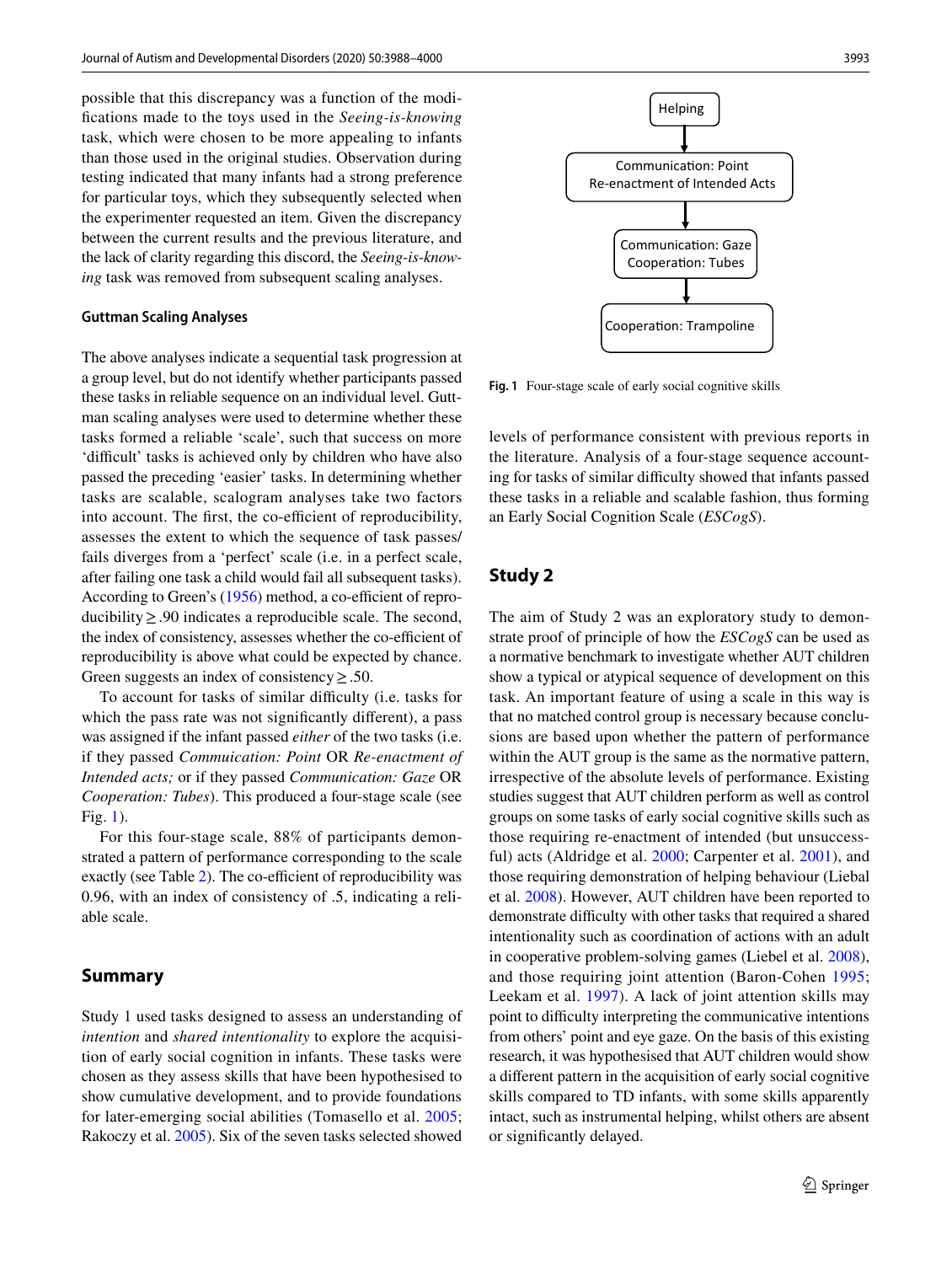<span id="page-6-0"></span>**Table 2** Guttman scalogram patterns

| Task                                           | Pattern        |           |                |           |           |                |  |
|------------------------------------------------|----------------|-----------|----------------|-----------|-----------|----------------|--|
|                                                | $\mathbf{0}$   |           | $\overline{c}$ | 3         | 4         | Other patterns |  |
| Helping                                        |                | $\pm$     | $^{+}$         | $^+$      | $\pm$     |                |  |
| REI or communication: Point                    |                |           | $^{+}$         | $^+$      | $^{+}$    |                |  |
| Communication: Gaze or Coop-<br>eration: Tubes |                |           |                | $^{+}$    | $^{+}$    |                |  |
| Cooperation: trampoline                        |                |           |                |           | $^+$      |                |  |
| Number of cases                                | $\overline{4}$ | 7         | 19             | 29        | 14        | 13             |  |
| Average age (m)                                | 14.8           | 16.9      | 19.7           | 23.6      | 27.1      | 21.5           |  |
| Age range                                      | $14 - 17$      | $14 - 23$ | $14 - 27$      | $15 - 33$ | $22 - 34$ | $14 - 27$      |  |

<span id="page-6-1"></span>**Table 3** Participant data: chronological age, mental age and developmental quotients

|                                                        | Mean  | Range               |
|--------------------------------------------------------|-------|---------------------|
| Age (months) of TD children from Study 1               | 22    | $14 - 34$           |
| Age (months)                                           |       | 101.52 39.96-171.96 |
| Non-verbal mental age equivalent (months) <sup>a</sup> | 40.34 | $6.50 - 114.00$     |
| DO based on non-verbal mental age <sup>a</sup>         | 42.86 |                     |
| Verbal mental age equivalent (months) <sup>a</sup>     | 32.84 | $4.00 - 92.00$      |
| DO based on verbal mental age <sup>a</sup>             | 37.04 | 4.36–106.45         |

<sup>a</sup>Mental age and DQ not available for two participants

## **Method**

#### **Participants**

Children with a diagnosis of ASD were recruited primarily through a special educational needs schools. The parents/carers of 23 children consented to participation in the study. Six additional participants were recruited from a participant database held by the Cerebra Centre for Neurodevelopmental disorders at the University of Birmingham. These participants were contacted initially to participate in other studies at x, and once enrolled were given the opportunity to take part in this study.

Wellman and Liu's ([2004](#page-12-5)) ToM Scale was initially administered to eight participants, out of the total 29, who were reported to be verbally fuent by school staf. These data are not included here as the present study focuses on data from the *ESCogS*. If children failed two of the frst three tasks of Wellman and Liu's ([2004](#page-12-5)) battery (*diverse desire*, *diverse belief* or *knowledge access)*, they were subsequently assessed using the *ESCogS*, and their data were included in the current study  $(n=3)$ .

The *ESCogS* was thus administered to 24 participants. Three participants were excluded because they did not engage with the study tasks. The fnal sample therefore consisted of 21 children (see Table [3](#page-6-1) for demographic characteristics).

#### **Tasks and Measures**

The Autism Diagnostic Observation Schedule (ADOS; Lord et al. [1989,](#page-11-28) [2012](#page-11-29)) was administered by a trained researcher. Due to the difficulty of recruiting AUT children and limited resources for the project, data for this study was collected in tandem with other studies recruiting the same group and using the ADOS. These studies used diferent editions of the ADOS. Therefore the ADOS was administered to fve participants and the ADOS-2 administered to the remaining participants. As scores between these two versions have not been yet made comparable, scores were only used to confrm diagnosis. ADOS scores unavailable for one participant.

Mental age was assessed using either the Mullen Scales of Early Learning (MSEL) (Mullen [1995\)](#page-11-30) or the British Ability Scales Second Edition (BAS-II) (Elliott et al. [1996\)](#page-11-31). The most suitable assessment was selected by researchers based on the child's chronological age, preliminary information from the school regarding the child's verbal fuency, and perceived receptive and expressive language ability during initial contact with the child. From the MSEL participants were administered the Fine Motor and Visual Reception subscales (non-verbal), and the Receptive Language and Expressive Language subscales (verbal). From the BAS-II participants were administered the Matrices and Quantitative Reasoning subscales (non-verbal) and the Word Defnitions and Verbal Similarities subscales (verbal). The MSEL (Mullen [1995](#page-11-30)) provides normative data for children with a chronological age of≤66 months only, therefore age equivalent scores were used in the present study. For each participant, mean verbal and non-verbal age equivalents used in analyses were calculated by averaging scores from the two relevant subscales of the developmental assessment the participant took part in (see Table [3\)](#page-6-1).

Participants were administered the six-task ESCogS developed in Study 1. Individual tasks were administered and scored as described in Study 1 (see Online Resource 1 for further detail).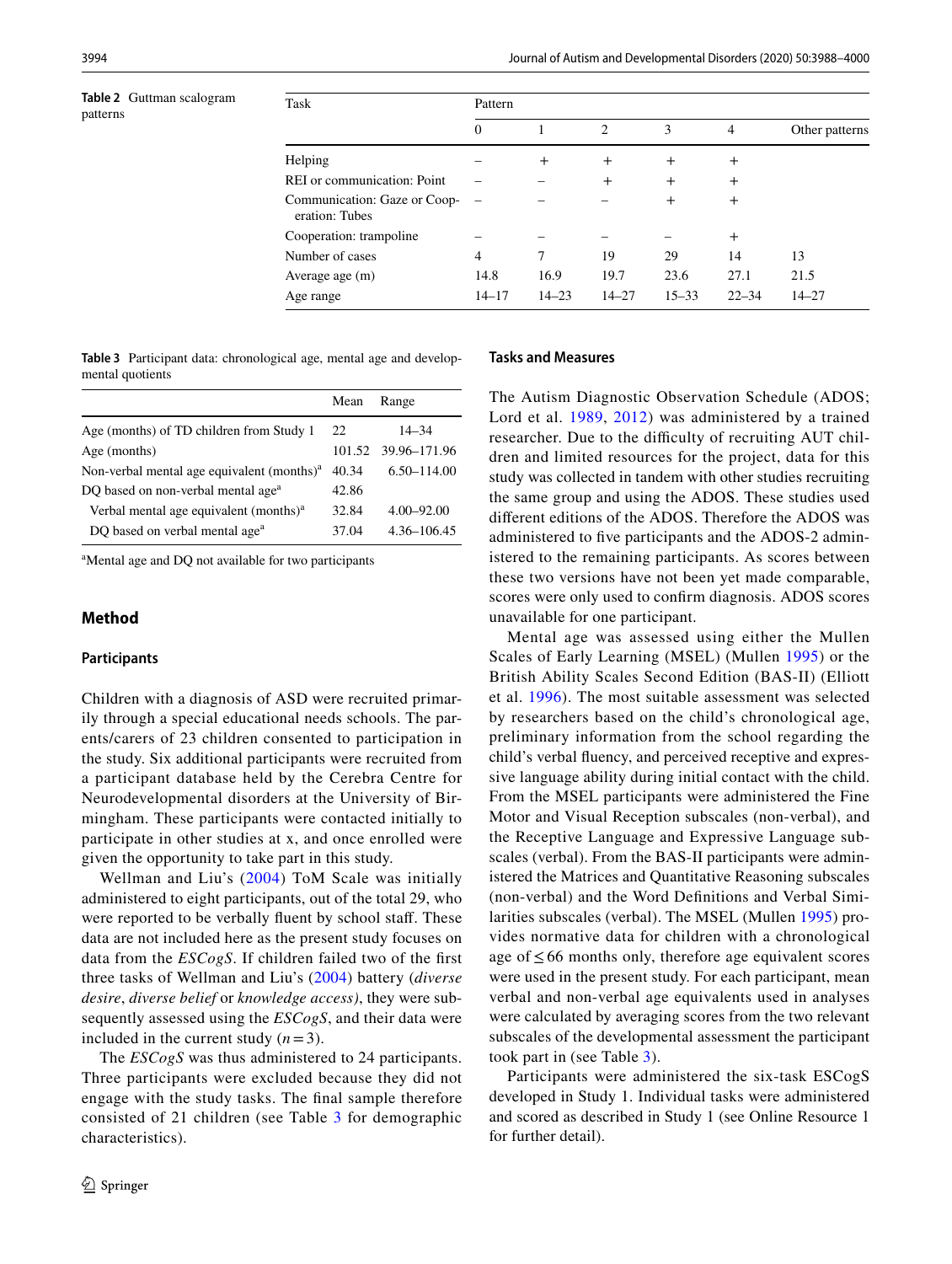#### **Procedure**

Participants were tested individually in a quiet room at their school. Participants that were recruited through the Cerebra Centre for Neurodevelopmental Disorders participant database were tested individually in a quiet room at the University of Birmingham. All assessments were completed by researchers trained in administration and scoring.

# **Results**

## **Preliminary Analyses**

As described in Study 1, preliminary analyses of the *Helping, Communication: Point* and *Communication: Gaze* control trials were conducted to ensure that successful performance refected an understanding of *intention,* rather than a response to low-level attentional cues. Again, analyses indicated that the helping behaviour observed during *Helping* experimental trials refected an understanding of the adult's *intention* to access the object. Furthermore, control cues during the *Communication* tasks were not sufficient to direct participants' attention to the location of the toy, indicating that successful task completion occurred when children understood the *intention* behind the experimenter's communicative cue during the experimental trials.

# **Task Performance**

Table [4](#page-7-0) presents the pass rate for each task in the *ESCogS*, alongside pass rates from the TD children assessed in Study 1. These data indicate that, at a group level, the performance of children with ASD followed a similar sequence to that observed in TD infants. The pass rate for the *Communication: Gaze* task (19.05%) *Cooperation: Tubes* (9.52%), *Cooperation: Trampoline (0%)* was much lower than the *Communication: Point* and *Re-enactment of Intended Acts* tasks (both 61.90%) in the current sample, suggesting children with ASD had particular difficulty interpreting

intention in eye gaze and cooperating with the experimenter to achieve joint goals.

Table [3](#page-6-1) presents chronological age and mental age, and developmental quotients (DQ) for the current sample alongside chronological age data from Study 1. Mental age data were used in the current study to provide a more accurate measure of ability level in children with intellectual disability. The data in Table [3](#page-6-1) demonstrate that mean mental age in the current sample was higher than the chronological age (and therefore assumed mental age) of the typically developing sample in Study 1. As such, lower pass rates in the three most difcult tasks (*Gesutres: Gaze* and both *Cooperation* tasks) in the current sample are consistent with delay or defcit in early social cognitive skills in ASD.

# **Guttman Scaling Analyses**

To test whether children with ASD passed these tasks in a reliable sequence corresponding to that seen in TD children, Guttman scaling analyses were performed ranking tasks according to the *ESCogS* from Study 1 (see Fig. [1\)](#page-5-0). In Study 1, two pairs of tasks were considered to be of equal difficulty (Re-enactment of Intended Acts and *Communication: Point*; and *Communication: Gaze* and *Cooperation: Tubes*). For these task pairs, a pass was assigned if the child was successful on *either* task.

In the current sample, 90.48% of participants demonstrated a pattern of performance corresponding to the  $ESCogS$  precisely (see Table [5\)](#page-8-0). The co-efficient of reproducibility was 0.98, with an index of consistency of .58, indicating a reliable scale. Thirteen (61.90%) participants demonstrated a single pattern of performance, in which they were successful on the frst two steps of the scale (Step 1: *Helping*; Step 2: *Re-enactment of intended acts* OR *Communication: Point*) but failed all subsequent tasks.

To investigate the role of factors that may infuence participants scale performance, participants were assigned a scale position score identifying the scale step of the hardest task they had passed. Developmental quotients (DQ) based on the ratio between children's chronological age and

<span id="page-7-0"></span>**Table 4** *ESCogS* task pass rates in descending order

| Task                          | Number of children who passed $(\%)$      |                                                               |  |  |  |
|-------------------------------|-------------------------------------------|---------------------------------------------------------------|--|--|--|
|                               | Aut children $(N=21)$ (current<br>sample) | Typically developing<br>children $(N = 86)$ (from<br>Study 1) |  |  |  |
| Helping                       | 16(76%)                                   | 76 (88%)                                                      |  |  |  |
| Communication: Point          | 13(62%)                                   | 58 (67%)                                                      |  |  |  |
| Re-enactment of intended acts | 13 (62%)                                  | 54 (63%)                                                      |  |  |  |
| Communication: Gaze           | 4(19%)                                    | 37 (43%)                                                      |  |  |  |
| Cooperation: Tubes            | $2(10\%)$                                 | 32 (37%)                                                      |  |  |  |
| Cooperation: Trampoline       | $0(0\%)$                                  | 19(22%)                                                       |  |  |  |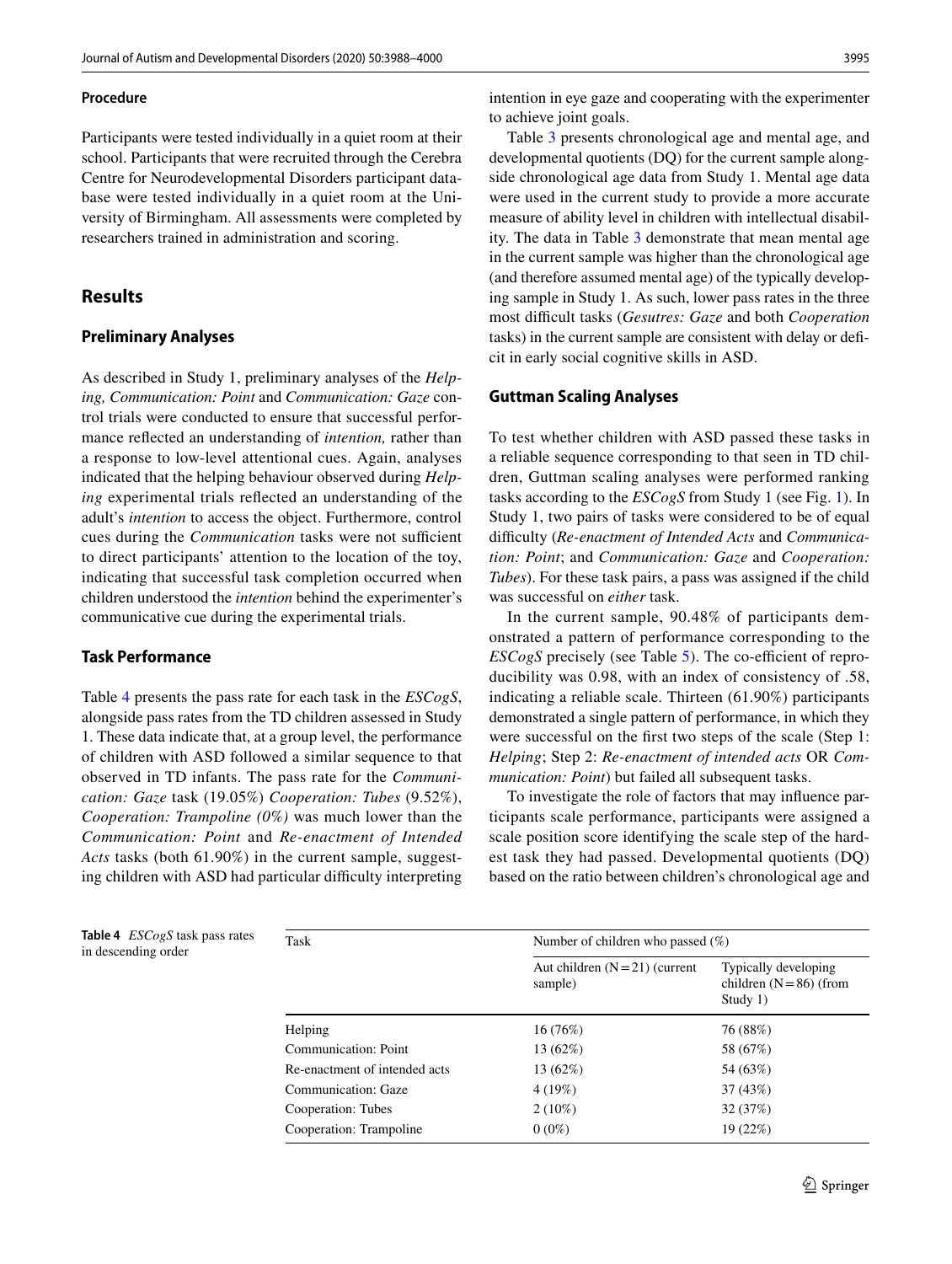| Task                                                | Pattern                      |               |                     |                                          |                             |                       |  |
|-----------------------------------------------------|------------------------------|---------------|---------------------|------------------------------------------|-----------------------------|-----------------------|--|
|                                                     | 0                            |               |                     |                                          | 4                           | Other patterns        |  |
| Helping                                             |                              | $^{+}$        | $^+$                | $^+$                                     | ┿                           |                       |  |
| REI or communication: Point                         |                              |               | $^+$                |                                          | ┿                           |                       |  |
| Communication: Gaze or cooperation:<br><b>Tubes</b> |                              |               |                     |                                          | ┿                           |                       |  |
| Cooperation: Trampoline                             |                              |               |                     |                                          | $\pm$                       |                       |  |
| Number of cases                                     | 3                            |               | 13                  |                                          | $\Omega$                    | 2                     |  |
| Age (months) of TD children from study 1            | $14.8(14-17)$                | $16.9(14-23)$ | 19.7 (14–27)        | $23.6(15-33)$                            | $27.1(22-34)$ $21.5(14-27)$ |                       |  |
| AUT children age (months)                           | $77(60-109)$                 | 125(125)      | $115.4(74-172)$     | $96.5(82 - 111)$                         | <b>NA</b>                   | $40.4(40-41)$         |  |
| NVMA (mean/range)                                   | $29.0(6.5-68.5)$ 13.5 (13.5) |               |                     | $40.5^a(17.5-62.5)$ 72.8 (31.5-114.0) NA |                             | $34.5^{\rm a}$ (34.5) |  |
| VMA (mean/range)                                    | $43.3(4.0-66.0)$ 7.5 (7.5)   |               | $31.04(7.0 - 72.5)$ | $131(39.0-92.0)$                         | <b>NA</b>                   | 37.0(37.0)            |  |

<span id="page-8-0"></span>**Table 5** AUT group scaling and participant characteristics according to the *ESCogS* compared to chronological ages of TD children (study 1) within each pattern

a Mental age data not available for one participant

their verbal and non-verbal mental ages were calculated. Kendal-tau correlation analyses revealed that both verbal  $(\tau_{\rm b} (18) = .388, p = .037)$  and non-verbal DQ  $(\tau_{\rm b} (18) = .461,$  $p = .013$ ) had a moderate positive association with participant's scale position score. To investigate whether these associations were driven primarily by chronological or mental age, correlations were run between verbal mental, non-verbal mental and chronological age, and scale position score. Whereas verbal mental age showed a moderate positive correlation with scale position score ( $\tau_b$  (18)=.385, *p*=.041), chronological and non-verbal mental age did not.

# **Summary**

In summary, analysis of performance on *ESCogS* revealed a reliable Guttman scale in children with ASD, paralleling the performance of TD children observed in Study 1. Correlational analyses showed that overall performance on the *ESCogS* was positively associated with verbal and nonverbal developmental quotients. However, verbal mental age but not non-verbal or chronological age were correlated with scale position score.

# **Discussion**

Study 1 used tasks from an established body of research assessing an understanding of *intentions* and *shared intentionality* to explore the development of early social cognitive skills in infants. Using Guttman scaling, this is the frst study to show that these skills develop in a consistent developmental sequence, thus forming a reliable Early Social Cognition Scale. The sequence showed that children frst display helping behaviour, followed by the ability to understand a pointing gesture and an understanding of another's implicit intentions and goals. These skills precede the ability to understand the communicative content of gaze, and to coordinate with another person in a problem-solving task, and fnally the ability to cooperate with another person during a social game.

Reliable sequences may indicate a process of modifcation, in which earlier-developing skills are generalized to include those developing later, or a process of mediation, through which 'easier' skills form a scafold for later developing abilities (Wellman and Liu [2004](#page-12-5)). The *EScogS* expands the Theory of Mind Scale produced by Wellman and Liu [\(2004\)](#page-12-5), which assesses more advanced social cognitive skills. Using tasks designed to be engaging and appropriate for infants, the *ESCogS* developed in Study 1 offers opportunities for a more comprehensive perspective of social cognitive development than can be achieved through the Theory of Mind scale alone.

Study 2 applied the *ESCogS* to examine the development of early social cognitive skills in children with neurodevelopmental disorders, using a group of AUT children to show this proof of principle. Guttman scaling analyses revealed that, when tasks were ranked according to the *ESCogS*, AUT children demonstrated a reliable developmental progression consistent with that observed in typical development. The consistency between the sequences observed in TD children and AUT children lends further weight to the argument that earlier skills act as a foundation for later emerging skills in both groups.

Although AUT children produced a reliable sequence paralleling that reported in TD infants, pass rates were numerically lower on the three most difficult tasks (*Communication: Gaze, Cooperation: Tubes* and *Cooperation: Trampoline*). 61.90% of the sample displayed a single pattern of performance, in which they were successful on the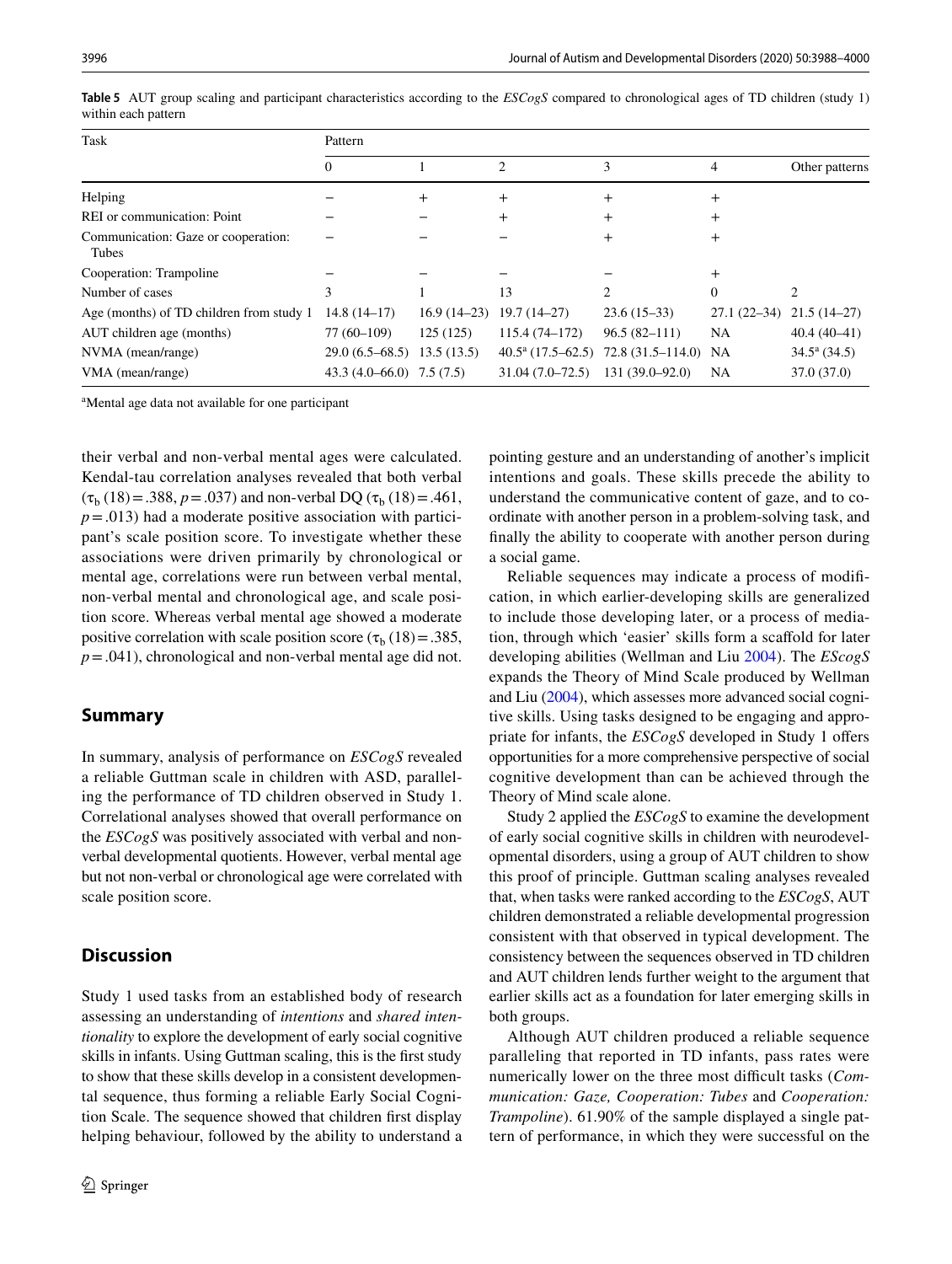frst two steps of the sequence, but then failed *Communication: Gaze* (which requires following another's eye gaze) and both subsequent Cooperation tasks (which both requires the child to look at the experimenter when attempting to re-engage them; see Online Resource 1). Given that AUT children had a higher mean mental age, this lower pass rates are clearly consistent with a delay in the development of these early social cognitive skills. Importantly, irrespective of their absolute level of performance the scaling analysis provided evidence that AUT children passed the tasks in the same developmental sequence.

It has been suggested that AUT children who pass falsebelief tasks use diferent strategies from TD individuals (e.g., Tager-Flusberg [2016\)](#page-12-17). Conceivably, AUT children who passed tasks assessing understanding other's intentions may have done so using alternative strategies to TD infants. Whilst nothing in the current dataset can distinguish the strategies children may have used, we can evaluate the likelihood that alternative strategies would have yielded the same order of task difficulty observed in the scale by chance alone. Taking account of pairs of tasks of similar difficulty, there are 180 alternative task sequences that might have been observed, and so the chances of observing the same task order in AUT children by chance is 1/180. We therefore think it is most plausible that the observed order of task difficulty in the AUT sample arises from psychological processes that are the same or relevantly similar to those that determine the order of task difficulty for TD children.

Four out of the fnal six tasks (both *Communication* and both *Cooperation* tasks) included in the battery required gaze following. AUT children show atypical gaze following (Lynch et al. 2013), and reduced eye contact with others is a characteristic feature of AUT and is recognised within 'gold standard' diagnostic instruments such as the ADOS (Lord et al. [2012\)](#page-11-29). AUT children may have subsequently been disadvantaged on these tasks due to poor gaze following rather than difficulties in intention reading per se. However, gaze following is a basic skill that 'transforms' into joint attention to become a fundamental component for shared intentionality by enabling sharing of common ground and mutual knowledge with another person in order to facilitate cooperation (Tomasello et al. [2005](#page-12-7); Tomasello and Carpenter [2007](#page-12-18); Tomasello and Carpenter [2007\)](#page-12-18). It is then perhaps unsurprising that many of the tasks in the *ESCogS* require some form of gaze following and fts into the theoretical framework of the development of shared intentionality.

The sequence step that children reached was found to be positively associated with both their verbal and non-verbal DQs. However, only verbal and not non-verbal mental or chronological age was found to be associated with children's sequence point position. These fndings are interesting considering that tasks were chosen and designed to have minimal language demands. However, social cognition and intention reading has been hypothesised to be vital for word learning and language acquisition (Tomasello [1992,](#page-12-19) [2000,](#page-12-20) [2003;](#page-12-21) Brooks and Meltzoff [2008\)](#page-11-32). Previous studies indicate that performance on intention reading tasks are associated with receptive and expressive language (Peters-Scheffer et al. [2018](#page-11-33)) and the ability to follow another's gaze predicts accelerated vocabulary growth in the frst 2 years (Brooks and Meltzoff [2008\)](#page-11-32). Subsequently, the discrepancy observed in many children with autism in which verbal ability is poorer relative to non-verbal ability (Mayes and Calhoun [2016;](#page-11-34) Ankenman et al. [2014](#page-10-2); Barbaro and Dissanayake [2012](#page-11-35); Nowell et al. [2015](#page-11-36)) may be infuenced by poor social cognition. Future work should aim to replicate these fndings in a larger sample of AUT children and elucidate the factors that may contribute to individual diferences that infuence children's sequence progression, including age and ability as well as AUT specifc characteristics such as symptom severity and specifc skills such as joint attention.

We investigated ToM-precursors (i.e. intentionality abilities) based on literature illustrating the association between ToM abilities and social behaviour (Kimhi [2014\)](#page-11-3). However, we acknowledge that this is not the only theoretical approach to studying typical and atypical social and communication behaviours. Approaches that emphasise variation in social motivation (Chevallier et al. [2012\)](#page-11-37), traits for empathizing-systemising (E-S) (Baron-Cohen [2009](#page-11-38)), and executive capacity (Russell [1997](#page-12-22)), emphasise diferent distal causes for variation in ToM abilities, but are essentially compatible with a ToM approach. In contrast, "embodiment approaches" explicitly reject the ToM approach. Instead they suggest that social communication difficulties are primarily due to sensory-motor problems, which lead to reduced sensorimotor input and feedback during socially interactive contexts. Subsequently, the individual does not encode a strong neural representation of these contexts and their responses are less automatic and efficient within social situations (Eigsti [2013;](#page-11-39) De Jaegher [2013;](#page-11-40) Gallagher and Varga [2015\)](#page-11-41). The current work was not designed to distinguish the ToM approach from approaches that take an embodied perspective, and we acknowledge that our conclusions would not follow if one were to reject the ToM approach entirely.

The above discussion should be considered in light of a number of theoretical and practical considerations. Firstly, it is important to note that a reliable Guttman scale does not, in itself, denote the progressive development of a single underlying trait or concept. Indeed, a Guttman scale can, theoretically, be produced by measuring performance across isolated tasks, if these tasks are sufficiently varied in difficulty. Alternatively, a reliable Guttman scale in the current study could represent the development of another, unmeasured skill, such as working memory or executive functioning (Wellman et al. [2011\)](#page-12-23). Nonetheless, the study provides important new insights into the *sequencing* of these early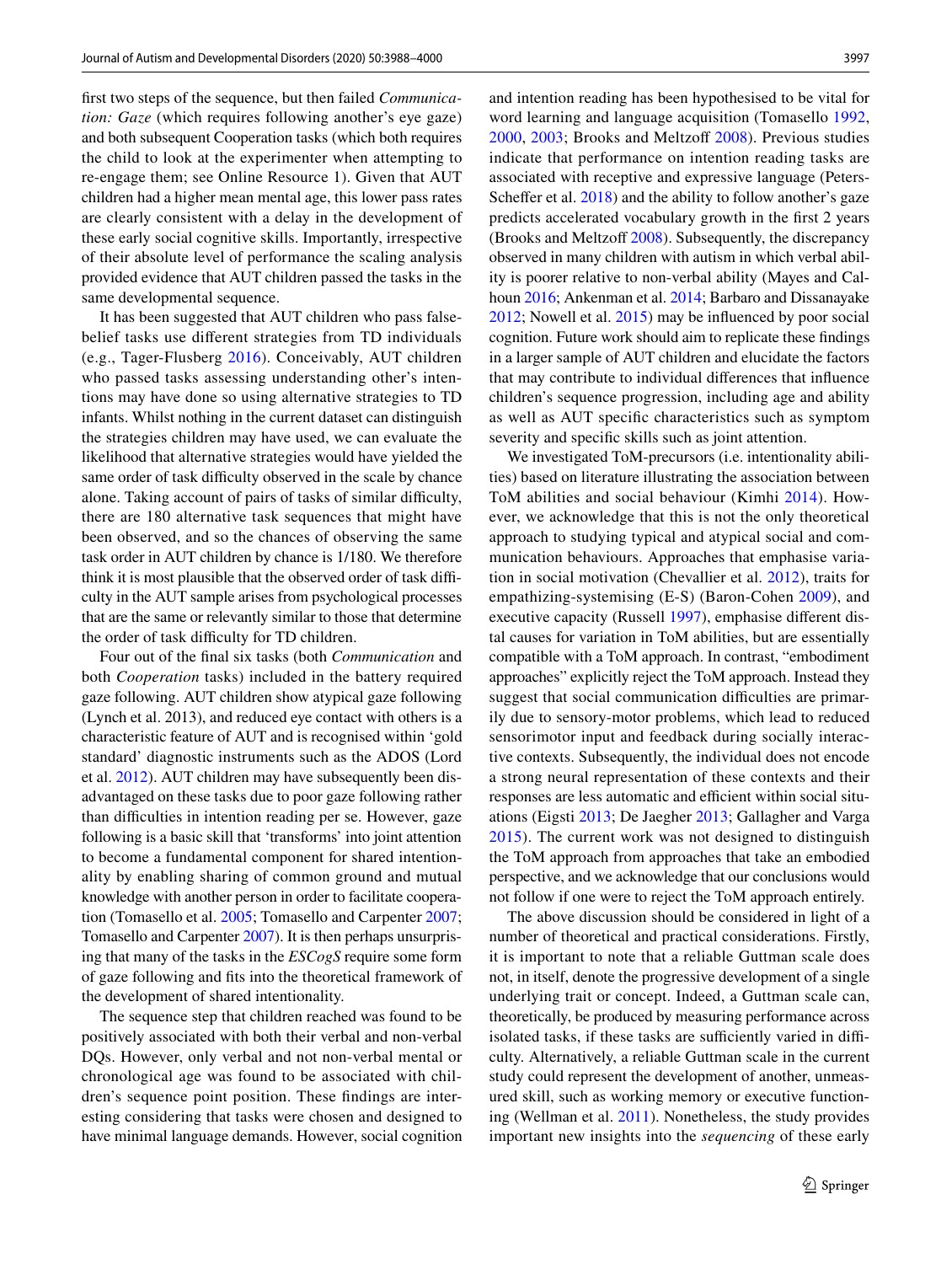social cognitive skills in children with ASD, which cannot be obtained from studies that solely compare group means on individual tasks.

This is the frst study to demonstrate that early social cognition tasks are passed by TD infants and AUT children in a scalable progression. However, due to limited project resources, sample size of the AUT group was small, meaning that it will be important for future work to determine whether the reliable developmental sequence observed generalises to the broader population of AUT children. The lack of a comparison group of children with intellectual disability *without* AUT meant that we could not test whether the AUT children were impaired compared with a relevant comparison group. Participants in Study 1 and Study 2 were not matched to one another. The range of ages assessed by the *ESCogS* assesses abilities that typically emerge over the frst 3 years of life. However, most AUT children in the UK do not receive a diagnosis until they are about 4.5 years old (Brett et al. [2016](#page-11-42)). In order to recruit individuals with a diagnosis of ASD, this necessarily resulted in a sample of children of an older chronological age with some level of intellectual disability, which introduced other group-level diferences. However, to investigate whether the *developmental sequence* of social cognitive abilities scale *within* a cohort, scaling analysis requires only that participants included have a wide range of mental age that at least span the ages that TD children pass these tasks (Guttman [1950](#page-11-43)). Despite the wide range of age and diferences in chronological and mental age between TD infants and AUT children, the sequence in which children passed these tasks still followed the same stringent cumulative sequence observed in typically development as assessed by Guttman scaling. These fndings provide further support that this sequence is robust, regardless of the disparities between individuals age and mental age in the AUT group. Importantly this demonstrates the utility of the scaling approach for evaluating social cognition in groups that may vary widely in age and ability and whom may be difficult to match on all relevant parameters.

Despite the limitations above, this study offers significant new contributions to the literature. Findings demonstrated that early social cognitive skills develop in a consistent trajectory in TD infants and preliminary evidence AUT children pass these tasks in the same sequence, indicating that earlierdeveloping skills provide a foundation for those acquired later in development. This is the frst study to explore the developmental progression of early social cognitive skills, compared to previous research focusing on the development of individual skills at a group level. Furthermore, this novel study explores how the *ESCogS* can be used to explore the developmental progression of these early skills in clinical groups at high risk of impairments in social cognition, such as AUT children, considering how this compares to a TD normative sample. Given the links between these early skills and later, more-complex mentalising abilities, understanding the development of early social cognition has a key role to play in delineating ToM development and its impact on social interaction and communication.

**Acknowledgments** This work was supported by the University of Birmingham and grants from the Leverhulme Trust and Cerebra Children's Charity. Hayley Crawford's research is supported by the NIHR Applied Research Collaboration ARC) West Midlands. The authors would like to thank all participants and their families. The authors would also like to thank the nurseries and schools that helped with recruitment for the studies and allowed data to be collected on their premises. Some of this work formed part of Dr Laurie Powis' doctoral thesis and Dr Philippa Lewington's clinical doctoral thesis. LP, CO and IA were involved in the conception and design of the study. PL, LP, JW, PS and HC were involved in recruitment and data collection. KE, PL, LP, CO, IA and CO were involved in interpretation of the data. KE, PL, LP conducted the analysis. KE, PL and LP wrote the frst draft of the manuscript. All authors have read and approved the fnal version of the manuscript.

#### **Compliance with Ethical Standards**

**Conflict of interest** The authors declare they have no confict of interest.

**Ethical Approval** All procedures performed in studies involving human participants were in accordance with the ethical standards of the institutional and/or national research committee (Science, Technology, Engineering and Mathematics Ethics Review Committee at the University of Birmingham) and with the 1964 Helsinki declaration and its later amendments or comparable ethical standards. For both studies parents provided written consent to participate in the study.

**Open Access** This article is licensed under a Creative Commons Attribution 4.0 International License, which permits use, sharing, adaptation, distribution and reproduction in any medium or format, as long as you give appropriate credit to the original author(s) and the source, provide a link to the Creative Commons licence, and indicate if changes were made. The images or other third party material in this article are included in the article's Creative Commons licence, unless indicated otherwise in a credit line to the material. If material is not included in the article's Creative Commons licence and your intended use is not permitted by statutory regulation or exceeds the permitted use, you will need to obtain permission directly from the copyright holder. To view a copy of this licence, visit<http://creativecommons.org/licenses/by/4.0/>.

# **References**

- <span id="page-10-1"></span>Aldridge, M. A., Stone, K. R., Sweeney, M. H., & Bower, T. G. R. (2000). Preverbal children with autism understand the intentions of others. *Developmental Science, 3*(3), 294–301.
- <span id="page-10-0"></span>American Psychiatric Association. (2013). *Diagnostic and statistical manual of mental disorders* (5th ed.). Washington, DC: Author.
- <span id="page-10-2"></span>Ankenman, K., Elgin, J., Sullivan, K., Vincent, L., & Bernier, R. (2014). Nonverbal and verbal cognitive discrepancy profles in autism spectrum disorders: Infuence of age and gender. *American Journal on Intellectual and Developmental Disabilities*, *119*(1), 84–99.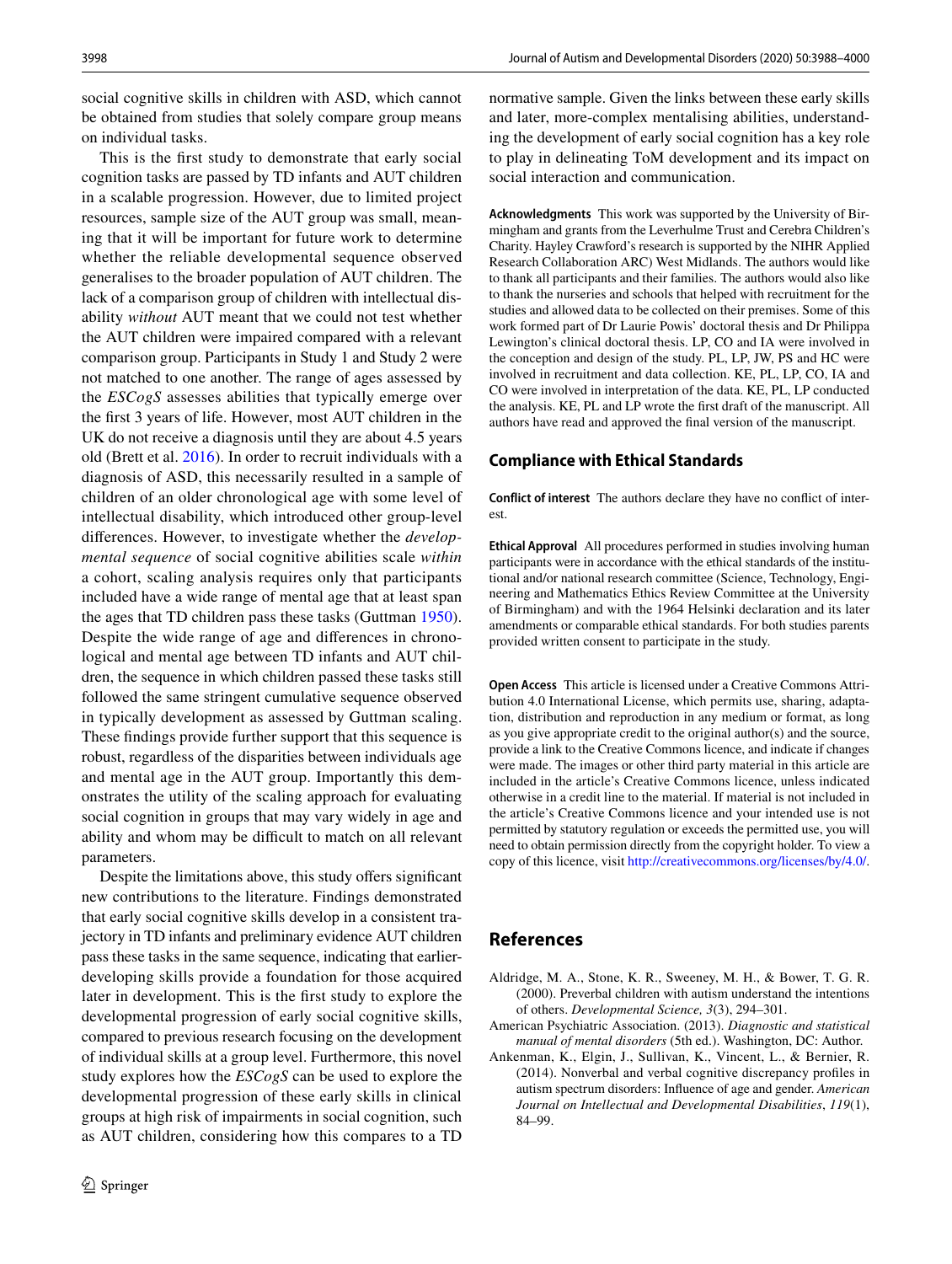- <span id="page-11-16"></span>Ashley, J., & Tomasello, M. (1998). Cooperative problem-solving and teaching in pre-schoolers. *Social Development, 7*(2), 143–163.
- <span id="page-11-35"></span>Barbaro, J., & Dissanayake, C. (2012). Developmental profles of infants and toddlers with autism spectrum disorders identifed prospectively in a community-based setting. *Journal of Autism and Developmental Disorders*, *42*(9), 1939–1948.
- <span id="page-11-1"></span>Baron-Cohen, S. (1995). *Mindblindness: An essay on autism and theory of mind*. Oxford: MIT Press.
- <span id="page-11-38"></span>Baron-Cohen, S. (2009). Autism: The empathizing-systemizing (E-S) theory. *Annual of the New York Academy of Sciences, 1156*, 68–80.
- <span id="page-11-2"></span>Baron-Cohen, S., Leslie, A. M., & Frith, U. (1985). Does the autistic child have a "theory of mind"? *Cognition, 21*(1), 37–46.
- <span id="page-11-0"></span>Baron-Cohen, S., Tager-Flusberg, H., & Lombardo, M. (Eds.). (2013). *Understanding other minds: Perspectives from developmental social neuroscience*. Oxford: Oxford University Press.
- <span id="page-11-14"></span>Behne, T., Carpenter, M., & Tomasello, M. (2005). One-year-olds comprehend the communicative intentions behind gestures in a hiding game. *Developmental Science, 8*(6), 492–499.
- <span id="page-11-22"></span>Bellagamba, F., & Tomasello, M. (1999). Re-enacting intended acts: Comparing 12- and 18-month-olds. *Infant Behavior and Development, 22*(2), 277–282.
- <span id="page-11-42"></span>Brett, D., Warnell, F., McConachie, H., & Parr, J. R. (2016). Factors afecting age at ASD diagnosis in UK: No evidence that diagnosis age has decreased between 2004 and 2014. *Journal of Autism and Developmental Disorders, 46*, 1974–1984.
- <span id="page-11-17"></span>Brownell, C. A., & Carriger, M. S. (1990). Changes in cooperation and self-other diferentiation during the second year. *Child Development, 61*(4), 1164–1674.
- <span id="page-11-32"></span>Brooks, R., & Meltzoff, A. N. (2008). Infant gaze following and pointing predict accelerated vocabulary growth through two years of age: A longitudinal, growth curve modeling study. *Journal of Child Language*, *35*(1), 207–220.
- <span id="page-11-19"></span>Call, J., & Tomasello, M. (2008). Does the chimpanzee have a theory of mind? 30 years later. *Trends in Cognitive Sciences, 12*(5), 187–192.
- <span id="page-11-25"></span>Carpenter, M., Pennington, B. F., & Rogers, S. J. (2001). Understanding of others' intentions in children with autism. *Journal of Autism and Developmental Disorders, 31*(6), 589–599.
- <span id="page-11-6"></span>Cebula, K. R., Moore, D. G., & Wishart, J. G. (2010). Social cognition in Down's syndrome: Challenges to research and theory building. *Journal of Intellectual and Disability Research, 54*(2), 113–134.
- <span id="page-11-37"></span>Chevallier, C., Kohls, G., Troiani, V., Brodkin, E. S., & Schultz, R. T. (2012). The social motivation theory of autism. *Trends in Cognitive Science, 16*(4), 231–239.
- <span id="page-11-40"></span>De Jaegher, H. (2013). Embodiment and sense-making in autism. *Frontiers in Integrative Neuroscience*. [https://doi.org/10.3389/](https://doi.org/10.3389/fnint.2013.00015) [fnint.2013.00015](https://doi.org/10.3389/fnint.2013.00015).
- <span id="page-11-13"></span>Dunfeld, K., Kuhlmeier, V. A., O'Connell, L., & Kelley, E. (2011). Examining the diversity of prosocial behavior: Helping, sharing, and comforting in infancy. *Infancy, 16*(3), 227–247.
- <span id="page-11-39"></span>Eigsti, I. (2013). A review of embodiment in autism spectrum disorders. *Frontiers in Psychology*. [https://doi.org/10.3389/fpsyg](https://doi.org/10.3389/fpsyg.2013.00224) [.2013.00224.](https://doi.org/10.3389/fpsyg.2013.00224)
- <span id="page-11-31"></span>Elliott, C. D., Smith, P., & McCulloch, K. (1996). *British ability scales second edition (BAS II): Administration and scoring manual*. London: NFER-Nelson.
- <span id="page-11-10"></span>Flavell, J. H. (1972). An analysis of cognitive-developmental sequences. *Genetic Psychology Monographs, 86*(2), 279–350.
- <span id="page-11-18"></span>Fletcher, G. E., Warneken, F., & Tomasello, M. (2012). Diferences in cognitive processes underlying the collaborative activities of children and chimpanzees. *Cognitive Development, 27*(2), 136–153.
- <span id="page-11-41"></span>Gallagher, S., & Varga, S. (2015). Social cognition and psychopathology: A critica overview. *World Psychiatry, 14*(1), 5–14.
- <span id="page-11-24"></span>Green, B. (1956). A method of scalogram analysis using summary statistics. *Psychometrika, 21*(1), 79–88.
- <span id="page-11-7"></span>Guttman, L. (1944). A basis for scaling qualitative data. *American Sociological Review, 9*(2), 139–150.
- <span id="page-11-43"></span>Guttman, L. (1950). The basis of scalogram analysis. In S. A. Stoufer (Ed.), *Measurement and prediction*. Princeton: Princeton University Press.
- <span id="page-11-8"></span>Guttman, R., & Greenbaum, C. W. (1998). Facet theory: Its development and current status. *European Psychologist, 3*(1), 13–36.
- <span id="page-11-23"></span>Hughes, C. (2011). *Social understanding and social lives. From toddlerhood through to the transition to school*. Hove: Psychology Press.
- <span id="page-11-3"></span>Kimhi, Y. (2014). Theory of mind abilities and deficits in autism spectrum disorders. *Topics in Language Disorder, 34*(4), 329–343.
- <span id="page-11-27"></span>Leekam, S., Baron-Cohen, S., Perrett, D., Milders, M., & Brown, S. (1997). Eye-direction detection: A dissociation between geometric and joint attention skills in autism. *British Journal of Developmental Psychology., 15*(1), 77–95.
- <span id="page-11-15"></span>Liebal, K., Behne, T., Carpenter, M., & Tomasello, M. (2009). Infants use shared experience to interpret pointing gestures. *Developmental Science, 12*(2), 264–271.
- <span id="page-11-26"></span>Liebal, K., Colombi, C., Rogers, S. J., Warneken, F., & Tomasello, M. (2008). Helping and cooperation in children with autism. *Journal of Autism and Developmental Disorders, 38*(2), 224–238.
- <span id="page-11-29"></span>Lord, C., Rutter, M., DiLavore, P. C., Risi, S., Gotham, K., & Bishop, S. L. (2012). *Autism diagnostic observation schedule-2*. Los Angeles: Western Psychological Services.
- <span id="page-11-28"></span>Lord, C., Rutter, M., Goode, S., Heemsbergen, J., Jordan, H., Mawhood, L., et al. (1989). Autism diagnostic observation schedule: A standardized observation of communicative and social behavior. *Journal of Autism and Developmental Disorders, 19*(2), 185–212.
- <span id="page-11-5"></span>Losh, M., Martin, G. E., Klusek, J., Hogan-Brown, A. L., & Sideris, J. (2012). Social communication and theory of mind in boys with autism and fragile X syndrome. *Frontiers in Psychology*, *3*, 266. <https://doi.org/10.3389/fpsyg.2012.00266>.
- <span id="page-11-34"></span>Mayes, S. D., & Calhoun, S. L. (2016). Ability profles in children with autism. *Autism*, *7*(1), 65–80.
- <span id="page-11-21"></span>Moll, H., & Tomasello, M. (2007). How 14- and 18-month-olds know what others have experienced. *Developmental Psychology, 43*(2), 309–317.
- <span id="page-11-4"></span>Morel, A., Peyroux, E., Leleu, A., Favre, E., Franck, N., & Demily, C. (2018). Overview of social cognitive dysfunctions in rare developmental syndromes with psychiatric phenotype. *Frontiers in Pediatrics, 6*, 102.
- <span id="page-11-30"></span>Mullen, E. M. (1995). *Mullen scales of early learning*. Minneapolis: Peason Assessments.
- <span id="page-11-20"></span>Mundy, P., Delgado, C., Block, J., Venezia, M., Hogan, A., & Seibert, J. (2003/2013). *A manual for the early social communication scales (ESCS)*. Retrieved from [https://education.ucdavis.edu/sites](https://education.ucdavis.edu/sites/main/files/file-attachments/escs_manual_2003_2013.pdf) [/main/fles/fle-attachments/escs\\_manual\\_2003\\_2013.pdf.](https://education.ucdavis.edu/sites/main/files/file-attachments/escs_manual_2003_2013.pdf)
- <span id="page-11-36"></span>Nowell, K. P., Schanding, G. T., Kanne, S. M., & Goin-Kochel, R. P. (2015). Cognitive profles in youth with autism spectrum disorder: An investigation of base rate discrepancies using the diferential ability scales—Second edition. *Journal of Autism and Developmental Disorders*, *45*(7), 1978–1988.
- <span id="page-11-9"></span>Perner, J. (1991). *Learning, development, and conceptual change. Understanding the representational mind*. Cambridge: The MIT press.
- <span id="page-11-11"></span>Peterson, C. C., Wellman, H. M., & Liu, D. (2005). Steps in theoryof-mind development for children with deafness or autism. *Child Development, 76*(2), 502–517.
- <span id="page-11-33"></span>Peters-Schefer, N., Didden, R., Korzilius, H., & Verhoeven, L. (2018). Understanding of intentions in children with autism spectrum disorder and intellectual disability. *Advances in Neurodevelopmental Disorders*, *2*(1), 3–15.
- <span id="page-11-12"></span>Rakoczy, H., Tomasello, M., & Striano, T. (2005). How children turn objects into symbols: A cultural learning account. In L. Namy (Ed.), *Symbol use and symbolic representation: Developmental*